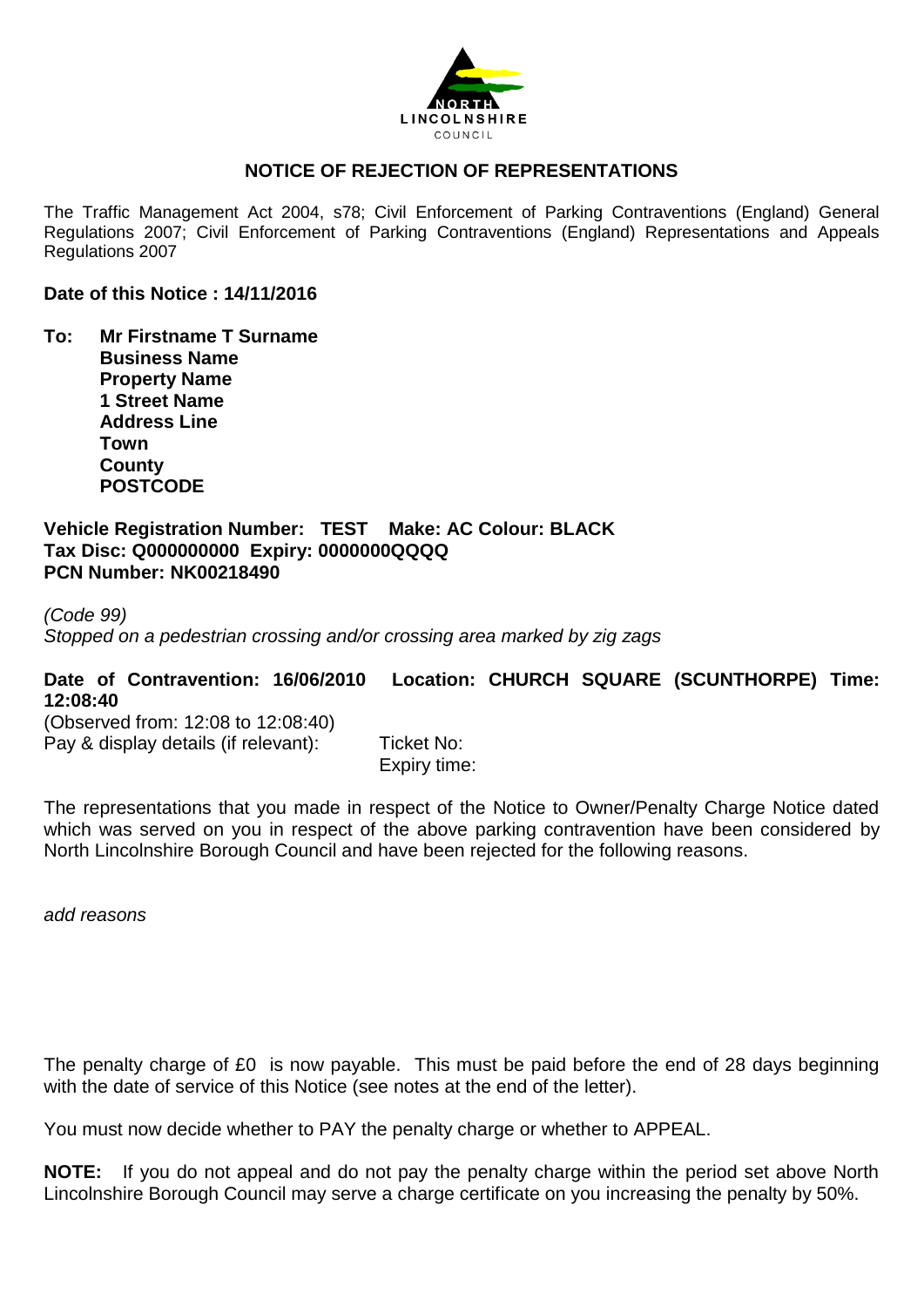### **HOW TO PAY HOW TO APPEAL**

### **HOW TO PAY**

- **On line** [www.northlincs.gov.uk,](http://www.northlincs.gov.uk/) select 'Transport and Streets' on the front page and select 'Pay your parking fine'
- **Telephone** debit card payments. Ring 01724 297000 (Mon-Thur 9am-4.30pm, Fri 9am-4pm). Have your card details and PCN number ready.
- **Post** cheque/postal order, made payable to NORTH LINCOLNSHIRE COUNCIL, and using the payment slip below, send to: Cashiers, Civic Centre, Scunthorpe, North Lincolnshire, DN16 1AB. Allow 2 working days for 1st class post and 5 for 2nd class.
- **Post Office** payment can be made by CASH, CHEQUE or DEBIT CARD at any Post Office. The barcode on the PCN will be used for this purpose..
- **PayPoint** payment can be made by CASH at any Pay Point outlet. The barcode on the PCN will be used for this purpose.
- **In Person** Cashiers, Civic Centre, Scunthorpe. The Angel, Brigg.

# **HOW TO APPEAL**

If you disagree with the council's decision you can appeal to the independent adjudicator at the Traffic Penalty Tribunal. The adjudicators are independent of the council and their decision is final.

You can appeal now by visiting the tribunal's website: www.trafficpenaltytribunal.gov.uk/appeal

The website explains what the adjudicator can consider and how to appeal. There is no charge for appealing and costs are not normally awarded. The website gives full details. You will need the information in the box below to hand when you begin your appeal.

Notice of Rejection date: 14/11/2016

PCN number(s): NK00218490

Vehicle Registration Mark: TEST

Online Code: 86K613

You should appeal within 28 days of delivery of this Notice of Rejection (usually 2 working days after the 'Notice of Rejection" date above – our website explains this)

If you are unable to appeal online you may request a paper form from the Traffic Penalty Tribunal by calling 01625 44 55 99 and leaving your name, address, telephone number, vehicle registration mark and penalty charge notice number.



Traffic Penalty England and **Tribunal Wales**